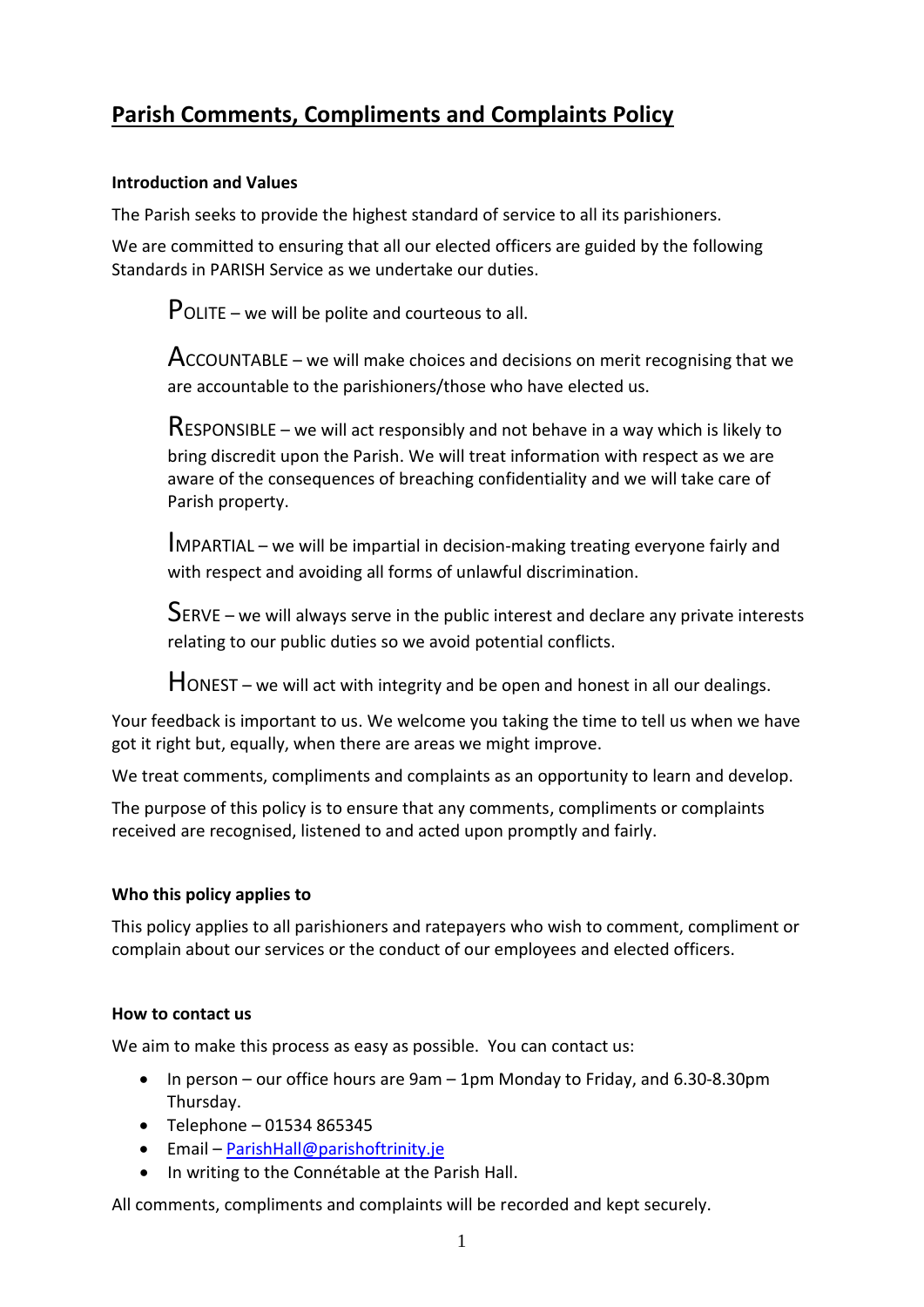# **Comments and Compliments**

Comments and compliments are valuable and enable us to:

- consider issues of importance which can lead to change;
- understand what we are doing well and the positive impact our services have.

## **Complaints**

Whilst we aim for the highest standards, we appreciate that there may be times when you have not been satisfied with your experience and we want to hear from you.

Where possible, a complaint should be submitted as quickly as possible after the event and normally within one month of the event taking place (unless there are exceptional circumstances).

A complaint about an operational issue will be dealt with informally; this means our Parish staff will seek to resolve the issue quickly. For example, if your bin has not been emptied, or you report a streetlight not working etc., we expect that our staff will be able to resolve the issue for you. At that time we will ask for your confirmation the issue has been resolved to your satisfaction.

If the matter cannot be resolved informally, we will ask you to put your complaint in writing to the Connétable so that the issue may be addressed formally.

#### Handling a complaint:

All complaints will be handled sensitively and fairly. Every attempt will be made to ensure that confidentiality is maintained but if, in certain circumstances, this is not possible we will explain the reason to you.

#### Stage 1 - Informal Procedure

The informal procedure means our Parish staff will seek to resolve the issue quickly and appropriately. For example, if your bin has not been emptied, or you report a streetlight not working etc.

- Contact the Parish Hall and provide details of the issue and your contact details.
- At the time we will ask for your confirmation the issue has been resolved to your satisfaction.

We will do our best to ensure that any issues raised informally are resolved quickly. Where this is not achieved the formal complaints' procedure (below) should be followed to reach a satisfactory outcome.

#### Stage 2 - Formal Procedure

If your complaint relates to the following please notify the Connétable in writing of the complaint so that they may address the issue -

- an operational matter that cannot be resolved informally
- any other service issue or
- the conduct of our employees and elected officers.

We will require –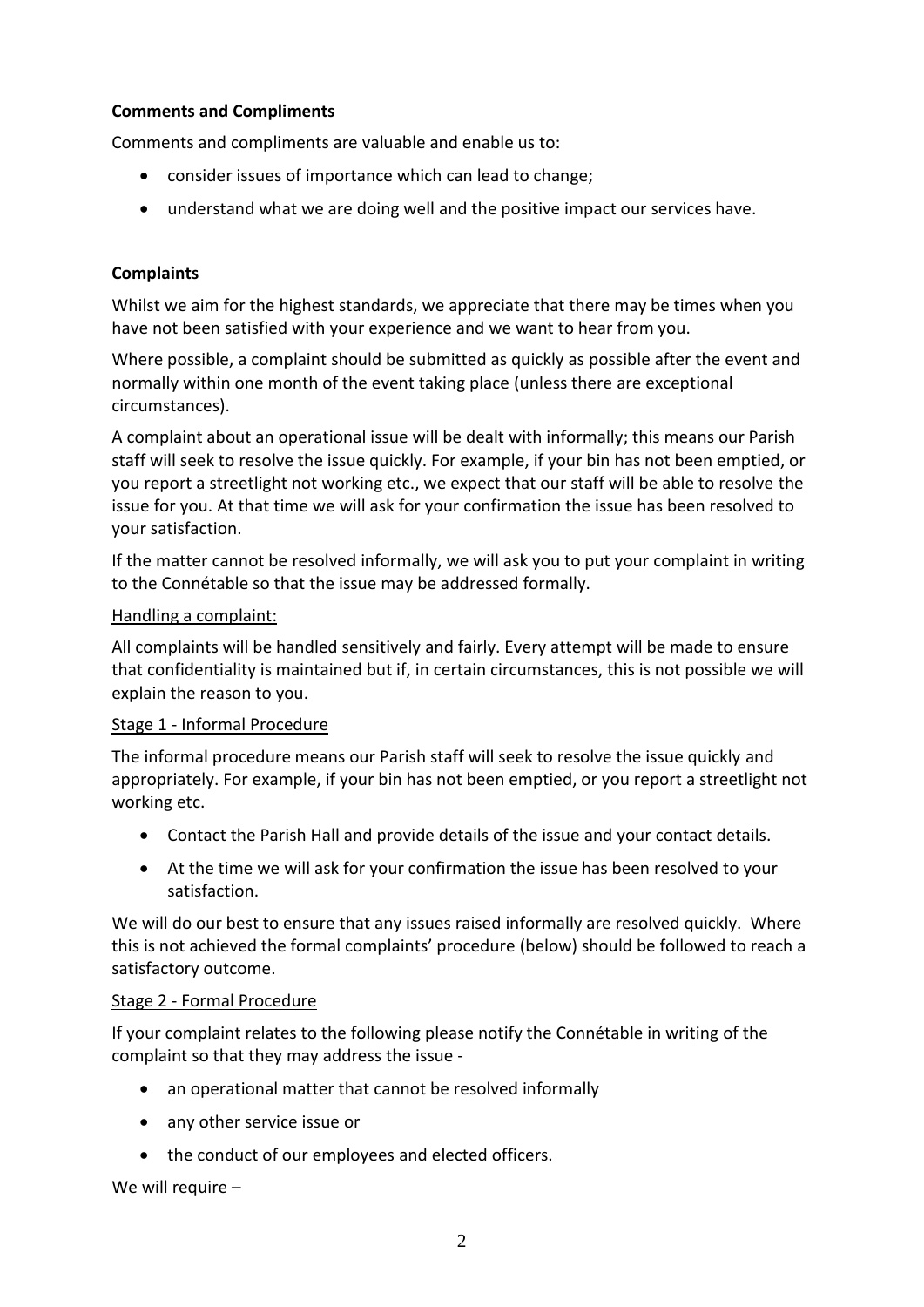- details of the issue about which you are complaining and
- your name and contact details.

You will receive an acknowledgement of your complaint within 5 working days of receipt. We will endeavour to provide a full response within 20 working days. Where this is not possible and the matter remains under investigation, we will contact you with a progress report and an expected timescale of response.

A complaint relating to conduct will be dealt with as follows -

- a) All elected officers of the municipality complaints about the conduct of an elected officer will be addressed by the Connétable.
- b) Parish Registrar/Deputy Registrars complaints are investigated and managed in accordance with the procedure set out by the Superintendent Registrar.
- c) Honorary Police complaints are dealt with in accordance with the Police (Complaints and Discipline) (Jersey) Law 1999 and the Police (Honorary Police Complaints and Discipline Procedure) (Jersey) Regulations 2000.
- d) Staff complaints about the conduct of a member of staff will be addressed by the Connétable.

### Stage 3 – Further steps

If you are not satisfied with the response from the Connétable, or your complaint relates to the Connétable, you may consider the following, depending on the issue.

- Connétable
	- $\circ$  a complaint in the context of the Connétable's Parish role depending on the circumstances – may be a matter in respect of which the Royal Court can exercise its jurisdiction.
	- $\circ$  a complaint that there has been a breach of 'a code' by an 'elected member' of the States Assembly is investigated by the Commissioner under the Commissioner for Standards (Jersey) Law 2017.

Commissioner for Standards [\(https://statesassembly.gov.je](https://statesassembly.gov.je/) for more information); E-mail: [commissionerforstandards@gov.je;](mailto:commissionerforstandards@gov.je) Address: c/o States Greffe, Morier House, Halkett Place, St. Helier, Jersey, JE1 1DD

 All elected officers of the municipality - the Royal Court retains jurisdiction over all those elected or appointed to honorary parochial office and to whom it has administered the oath of office; for further advice on this option contact the Law Officers' Department.

> Law Officers Department: Tel: 01534 441200; Address: Morier House, St Helier, Jersey JE1 1DD.

The Parish is a 'controller' under the Data Protection (Jersey) Law 2018 and we process and hold your information in relation to a compliment, comment or complaint you make about our services or the conduct of our employees and elected officers. Below, we explain what we collect; how we will use your information and what your rights are. We have collected your personal details (name and contact details) in relation to a compliment, Where you give us your personal data so that we may respond to a compliment, comment or complaint we may share this with the relevant person(s) to satisfactorily address the issue. We will retain your data in accordance with our retention policy: correspondence is usually retained for no more than 10 years depending on the subject matter. You can ask us: to stop processing your information; to correct or amend your information; for a copy of the information we hold about you. You can also: request that the processing of your personal data is restricted (in certain circumstances); and